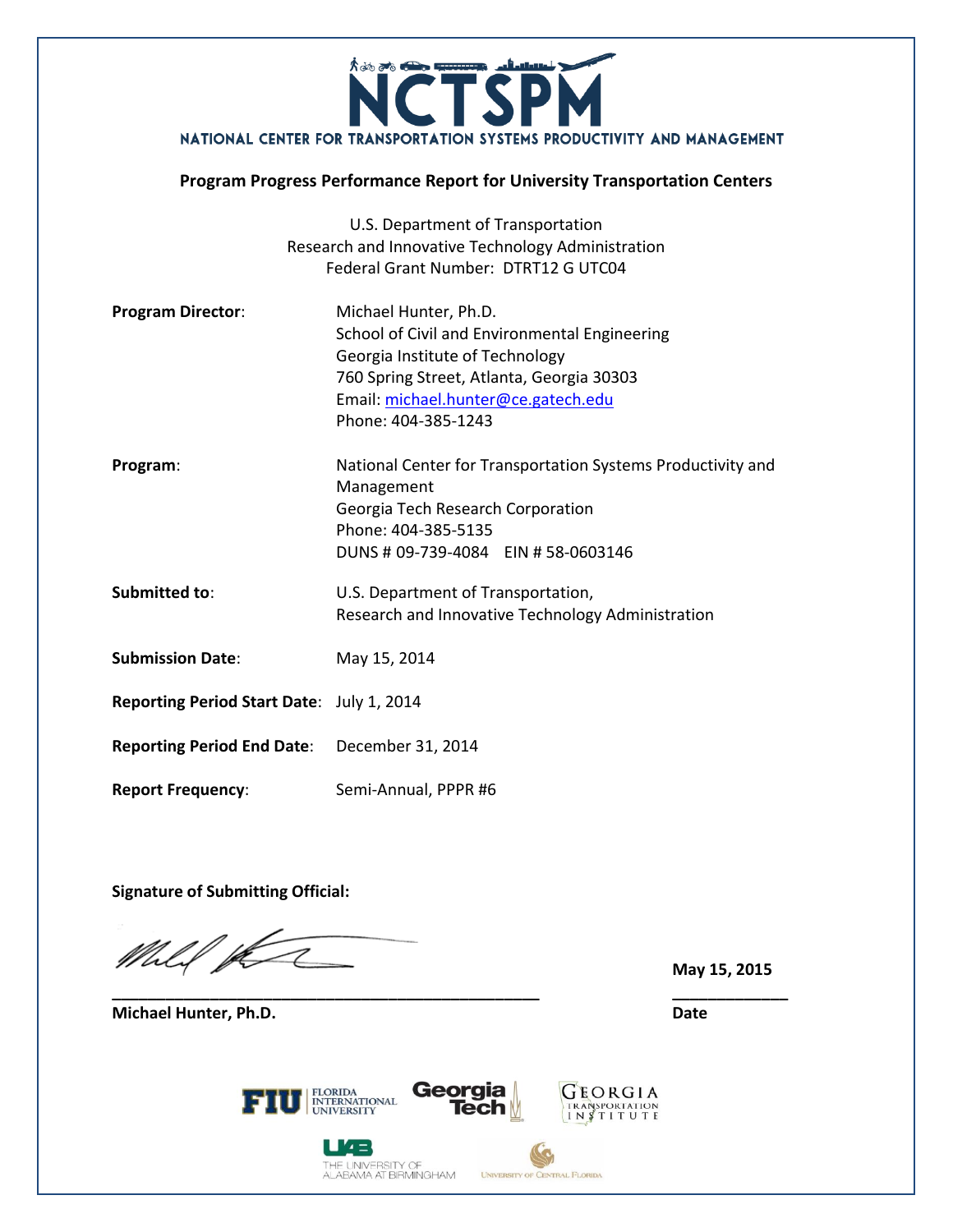# **Accomplishments**

# **What are the major goals of the program?**

The National Center for Transportation Systems Productivity and Management (NCTSPM), a Tier I University Transportation Center, was founded to facilitate, coordinate and conduct research and educational programs toward the following goals:

- Conduct multi-disciplinary research on topics relevant to the relationship among transportation infrastructure (state-of-good-repair), economic competiveness and safety
- Disseminate research results and other products of the Center to the transportation community
- Promote transportation education and professional development on topics relating to Center research topics
- Establish a central point of contact and promotion of best practices (e.g., through a web site or list serve) for materials relating to transportation systems performance and management
- Promote diversity in the workforce through active recruitment of women and minority students into degree programs
- Act as a national resource for the debates and discussions that focus on the evolving national transportation program and future directions
- Explore international cooperative activities with research entities in selected countries where similar research interests exist

# **What was accomplished under these goals?**

Accomplishments for the reported period are discussed below and organized my major center goal.

## *Conduct multi-disciplinary research on topics relevant to the relationship among transportation infrastructure (state-of-good-repair), economic competiveness and safety*

NCTSPM supports multi-disciplinary research. Some projects simultaneously address infrastructure and safety and others deal with safety and infrastructure and several projects address all 3 of our themes. Our researchers represent a variety of disciplines: civil engineering, urban planning, economics, public health, and public policy.

A full listing of NCTSPM-funded research projects can be found at the end of this report.

### *Disseminate research results and other products of the Center to the transportation community*

NCTSPM posts research updates to its website on a regular basis. A Project Information Form for each project is posted on the website, as well as related documents including pictures, posters, presentations and other relevant information. Information on NCTPSM's research is also posted to the Georgia Tech Transportation Alumni group on LinkedIn and on the Georgia Tech Civil Engineering website.

Researchers also are in frequent contact with practitioner to convey the results of their work and assist them with implementation. For example, FIU researchers coordinated directly with the FDOT Structures Research Center on experimental work and results regarding progress on the development and design of bridge deck systems and are exploring opportunities to perform a trial installation of their system.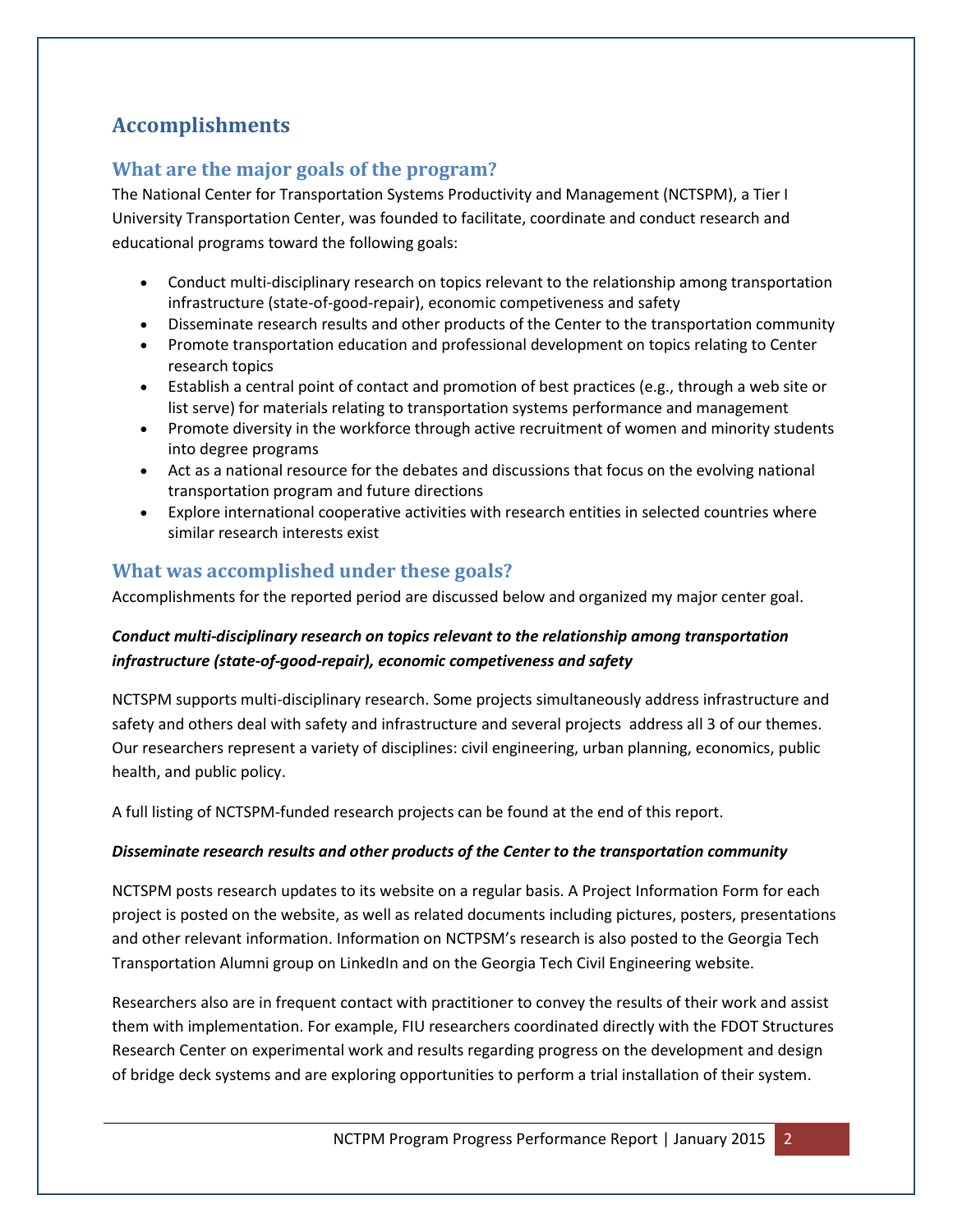Another researcher has been working with practitioners at the Miami-Dade Water and Sewer Department (MDWASD) to disseminate the results of her research project "Reducing Service Interruptions in Linear Infrastructure Systems (Transportation and Water/Sewer) by Synchronizing Schedules for Selected Maintenance Activities" and is now serving on the selection committee for an RFP they solicited for developing a strategic maintenance program.

A Georgia Tech researcher delivered a training session to transportation practitioners. "Managing Pavement Assets Cost-Effectively Using COPACES-CC" was delivered at the Georgia DOT training center, through GDOT's Local Technical Assistance Program (LTAP). This training was for employees of local governments to learn how to use a tool to help local governments maximize the performance of their paved assets and save money. Georgia Tech also organized a research poster session held at the Georgia Department of Transportation including results from many NCTSPM match projects.

In 2014, NCTSPM produced a number of research reports and journal publications, and presented conference proceedings, invited presentations/lectures on research findings, workshops, seminars, and webinars held on various research projects. More than 30 refereed journal and professional publications were submitted/accepted in 2014, to a variety of journals. Our researchers delivered nearly 100 presentations including conference proceedings, invited presentations/lectures, workshops, seminars, and webinars held on research projects. See page 9 for a full listing.

### *Promote transportation education and professional development on topics relating to Center research topics*

NCTSPM actively promotes education and professional development.

A total of 45 transportation-related courses at FIU, UAB, UCF and GT were offered in 2014. The table below shows the number of students that were involved in research and educational efforts:

| Number of UTC-supported graduate students                              | 79  |
|------------------------------------------------------------------------|-----|
| Number of UTC-supported graduate degrees awarded                       | 16  |
| Number of graduate students placed in transportation-related positions | 21  |
| Number of students provided with internships                           |     |
| Students participating in K-12 initiatives                             | 126 |
| Student awards and honors                                              | 18  |

As an example of NCTSPM activities, FIU developed and conducted a two-week summer transportation camp for 14 high school students in July 2014 featuring field trips, field data collection, group projects and presentations, and covering topics on driving simulation, traffic simulation, ITS, transportation planning, and public transportation. The camp was designed to introduce high school students to transportation engineering applications and transportation careers, in addition to helping students plan and prepare for college. The camp also provided students with opportunities for classroom instruction, hands-on lab experiences, trips into the field, and group presentations and projects, giving them the chance to learn about the process of controlling traffic, reducing congestion, and improving safety.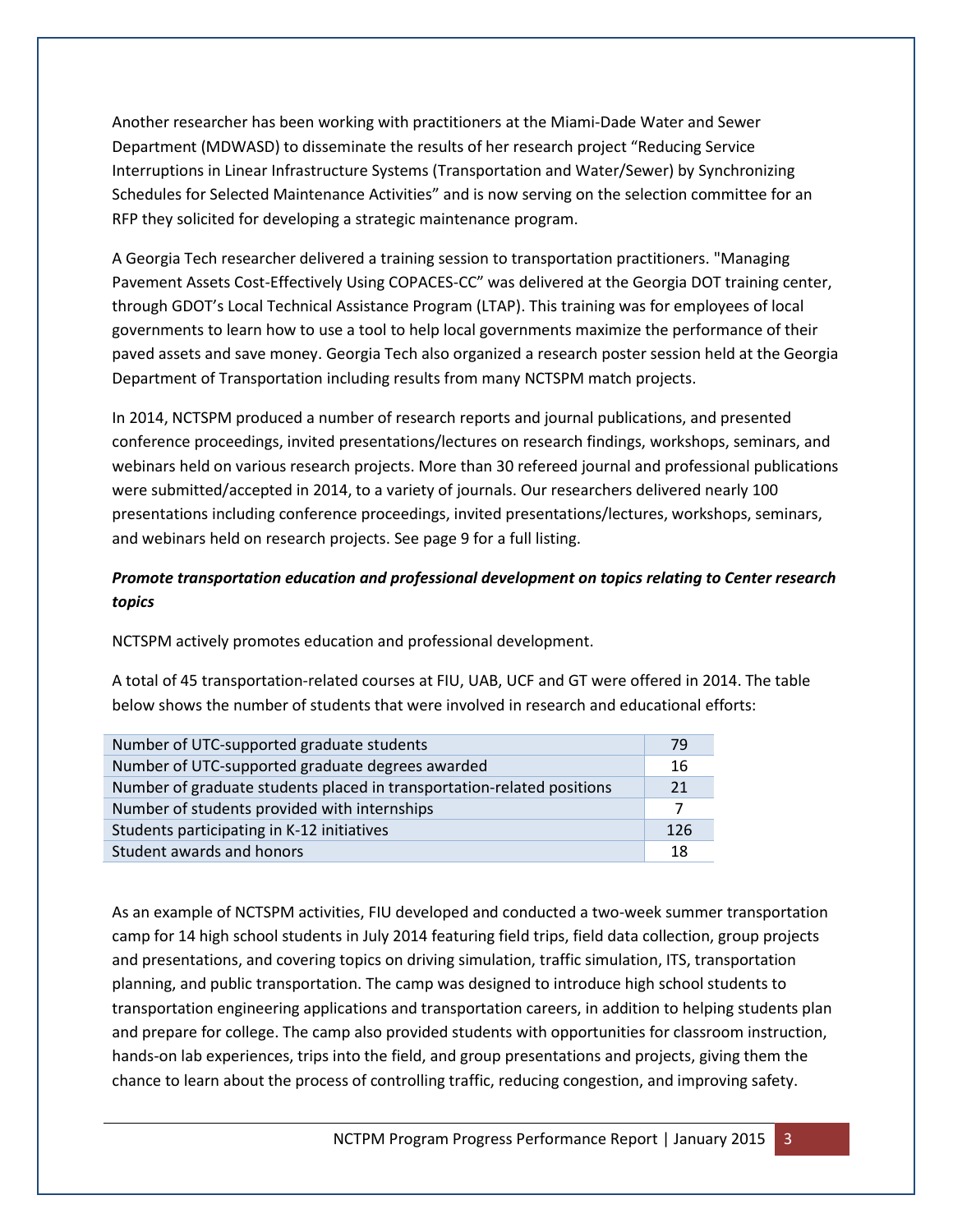



During the summer of 2014, UAB conducted the second annual Summer Enrichment program. 10 minority students participated in the program. Additionally, the middle school *Youth Champions Program* has provided education and learning activities related to transportation for approximately 52 middle school students.

### *Establish a central point of contact and promotion of best practices (e.g., through a web site or list serve) for materials relating to transportation systems performance and management*

The [NCTSPM website](http://nctspm.gatech.edu/) remains the main point of contact and promotion of best practices.

In the reporting period, the website received more than 7,000 web views and nearly 3,000 first time visits.



*Figure 1. Web traffic during reporting period*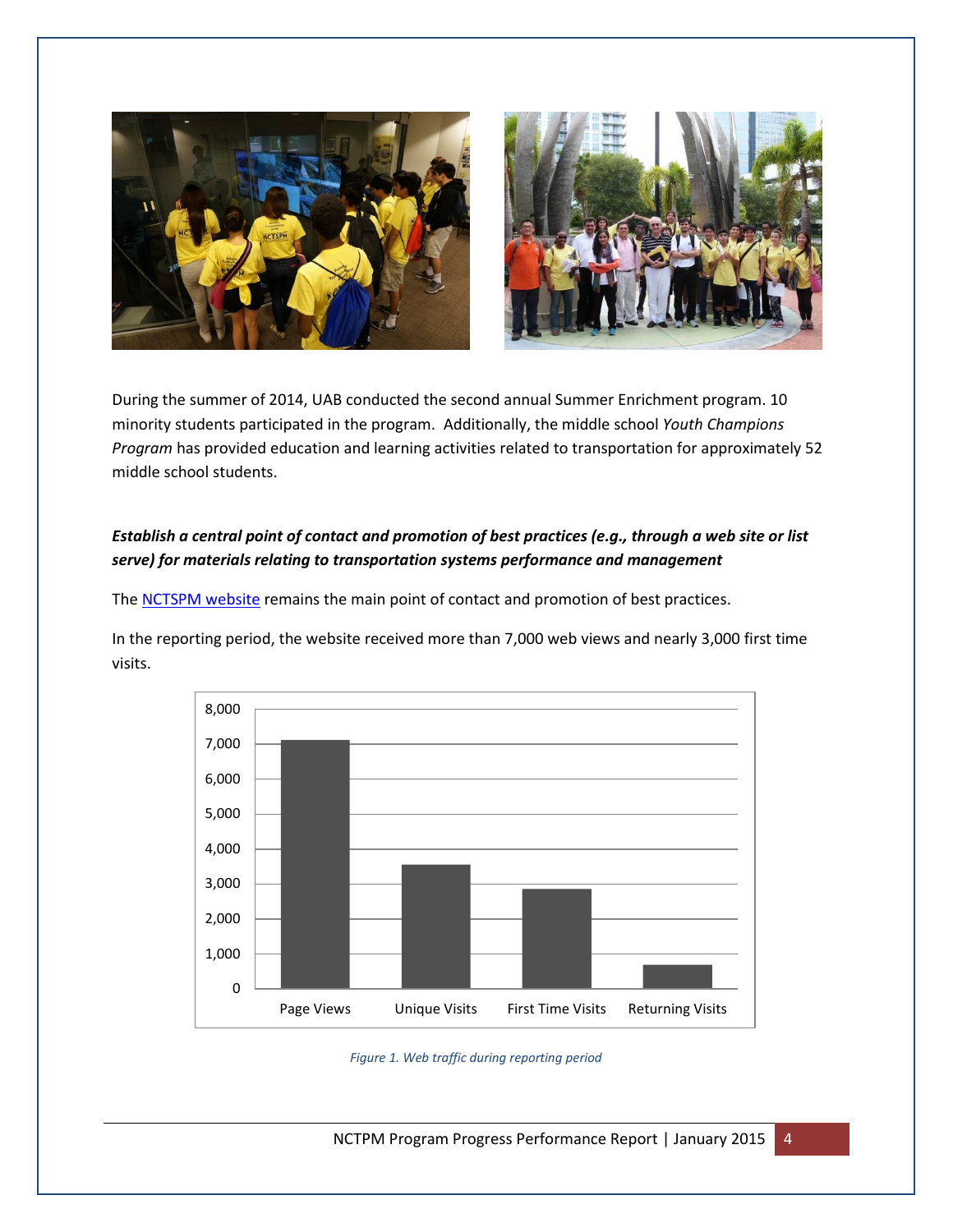

*Figure 2. Distribution of website visitors in reporting period*

In addition to the website, NCSTPM also communicates its research efforts through publications such as the Annual Report and an e-newsletter.



Th[e 2014 NCTSPM Annual Report](http://nctspm.gatech.edu/content/2014-annual-report) was produced in the fall of 2014. The report provides an overview of 2014 center activities, including research, education, and technology transfer. It was distributed to our university partners, the UTCs, state DOTs, the NCTSPM Board of Advisors, attendees at Georgia Tech's TRB reception and the 2015 Southeast UTC Conference.

## *Promote diversity in the workforce through active recruitment of women and minority students into degree programs*

During the reporting period, each university took action to recruit women and minority students into the programs and provide them with opportunities for professional development. Activities included:

 During the summer of 2014, UAB conducted the second annual Summer Enrichment program. 10 minority students participated in the program.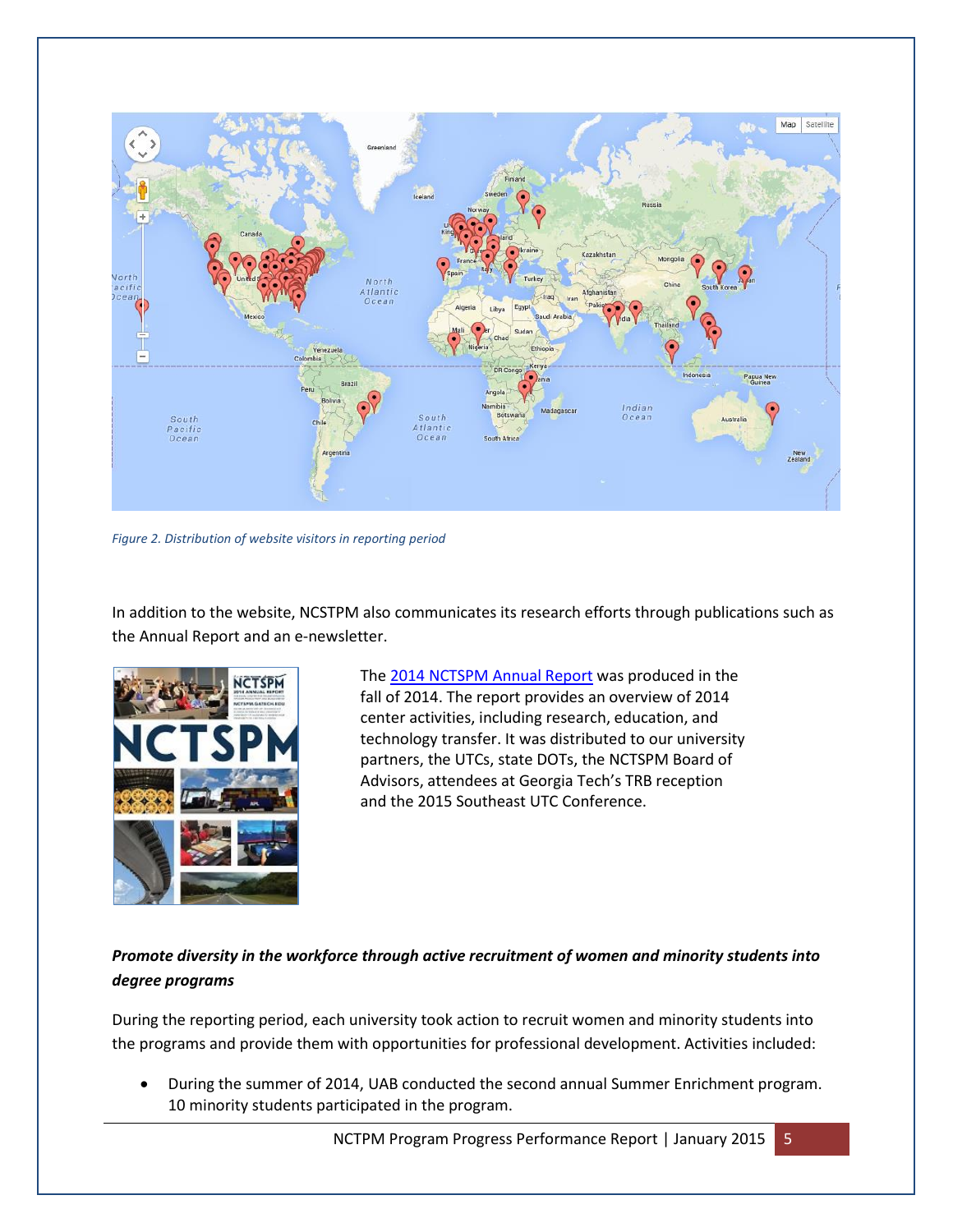- At UCF a female PhD student worked as a research assistant; a male Hispanic student received an MS degree through the support of the center; and an African American student started his graduate studies.
- FIU recruited three minority undergraduate students for NCTSPM internships at local transportation agencies. 13 minority high-school students participated in FIU's 2-week summer transportation camp.
- GT recruited 6 female students, and 5 minority students with NCTSPM support.

## *Act as a national resource for the debates and discussions that focus on the evolving national transportation program and future directions*

NCTSPM's central office at Georgia Tech hosted seven seminars during the reporting period, bringing in a variety of speakers, including Georgia State Senator Steve Gooch to speak on legislative considerations for current transportation issues in Georgia. In addition, Florida International University hosted three seminars, inviting speakers from academia as well as from private practice.

### *Explore international cooperative activities with research entities in selected countries where similar research interests exist*

Many of our researchers are collaborating and presenting their work internationally.

Several PI's from FIU (Drs. Xia Jin, Amir Mirmiran, Atorod Azizinamini, David Shen, Yan Xiao, Fabian Cevallos Albert Gan), together with two FDOT transportation officials, developed and delivered a oneweek workshop for a 20-person Chinese Delegation in October 2014. The workshop covered topics on traffic safety, ITS, transportation financing, wind engineering, bridge engineering, driving simulation, demand modeling, and public transportation. In addition, a student from France participated in research activities on reducing interactive service interruptions in linear infrastructure systems during summer 2014.

Dr. Nasim Uddin (UAB) is using the UTC funds to leverage an ongoing NSF collaboration on B-WIM with universities in Ireland and the UK. Dr. Viginia Sisiopiku (UAB) is currently exploring a potential research and scholarship collaboration with the Cyprus University of Technology.

Dr. Kari Watkins (GT) presented at ITS World Congress, moderating the session "The Internet Paradigm and ITS"; her students presented "Managing traffic using third-party data: Are TMC's ready?" and "Realtime transit passenger information: A case study in standards development", both based directly on the work they conducted through the PI's project. Dr. Watkins also presented in the session "What are the Effects of Open Data on Public Transportation."

# **What opportunities for training and professional development has the program provided?**

In 2014, more than 120 students participated in NCTSPM research projects. This provides them with valuable training. Some gained field experience via data collection for research projects, while many others gained experience conducting data analysis.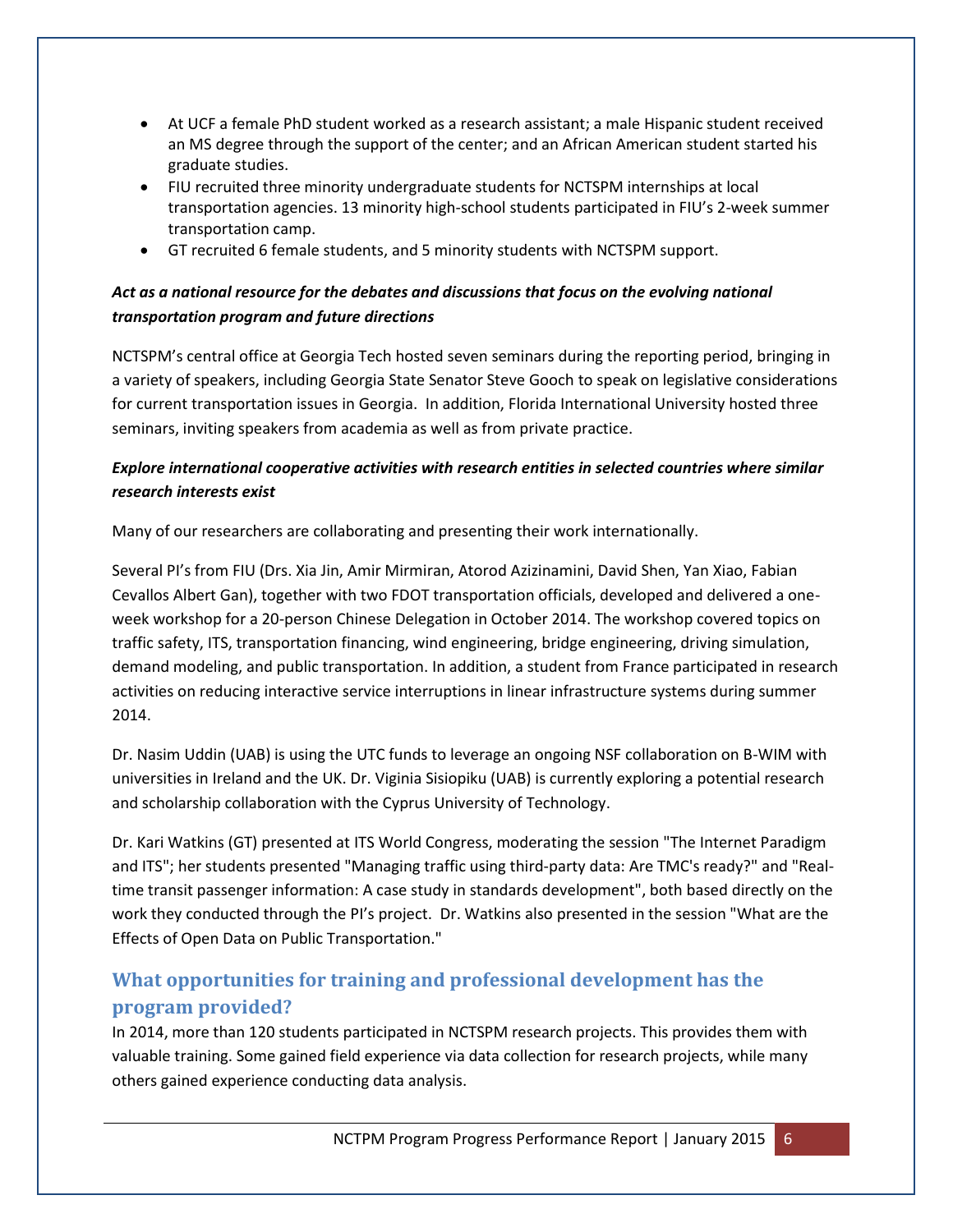Additionally, the summer programs and internship supported by NCTSPM also provide students with training and exposure to transportation careers. 126 students participated in the educational K-12 programs, and more than 20 students were placed in transportation-related positions. Students were educated on a variety of transportation topics through classroom instruction, hands-on lab experiences, field trips and group presentations.

## **How have the results been disseminated?**

The [NCTSPM website](http://nctspm.gatech.edu/) remains the main point of contact and promotion of best practices. During the reporting period, an updated Project Information was posted for each research project. Related documents, such as presentations, pictures and posters, have been also uploaded when available.Researchers have produced a number of technical papers and presentations to disseminate their work. Our researchers delivered nearly 100 presentations in the forms of conference proceedings, invited presentations/lectures, workshops, seminars, and webinars held on research projects. Many of these presentations are conducted at conferences. Our researchers are also prolific publishers. More than 30 refereed journal and professional publications were submitted/accepted in 2014, to a variety of publications.

#### Journals

- Accident Analysis & Prevention
- ASCE Journal of Composites for Construction
- IEEE Transactions on Intelligent Transportation Systems
- International Journal of Engineering Research and Development
- Journal of Civil Engineering and Architecture
- Journal of Engineering **Structures**
- Journal of Public Transportation
- Journal of Safety and **Security**
- Journal of Safety Science
- Journal of the Air and Waste Management Association
- Journal of Transport Geography
- Research in Transportation Business & Management
- Traffic Injury Prevention
- Transport Policy
- Transportation Research Record

#### Conferences

- 1st International Conference of Calcined Clays for Sustainability of Concrete
- 2nd T&DI Congress, Transportation and Development Institute (T&DI), American Society of Civil Engineers
- 2nd Transportation and Development Institute, ASCE
- 4th International Roundabout Conference
- 4th International Symposium on Life-Cycle Civil Engineering, IALCCE
- 5th International Conference on Applied Human Factors and Ergonomics
- 6th World Conference on Structural Control and Monitoring (6WCSCM)
- 11th International Conference on Structural Safety and Reliability (ICOSSAR)
- 11th International Congress on Advances in Civil Engineering- ACE
- AlaSim Conference
- American Planning Association National Conference
- Annual Transportation Research Board Meeting
- APTA Bus and Paratransit Conference
- Florida Statewide Access Management Coordination National Webinar
- GDOT/GTI Transportation Research Poster Session
- Georgia/Carolinas PCI Meeting
- IEEE International Conference on Image Processing
- Innovation in Mobility Public Policy Summit
- Intelligent Transportation Systems Professional Capacity Building Program's T3 Webinar
- ITS Georgia
- SPIE, Nondestructive Characterization for Composite Materials, Aerospace Engineering, Civil Infrastructure, and Homeland Security
- Talking Technology and Transportation (T3) Webinar
- t-HUB Workshop
- University Transportation Center (UTC) Conference for the Southeastern Region
- World Environmental and Water Resources Congress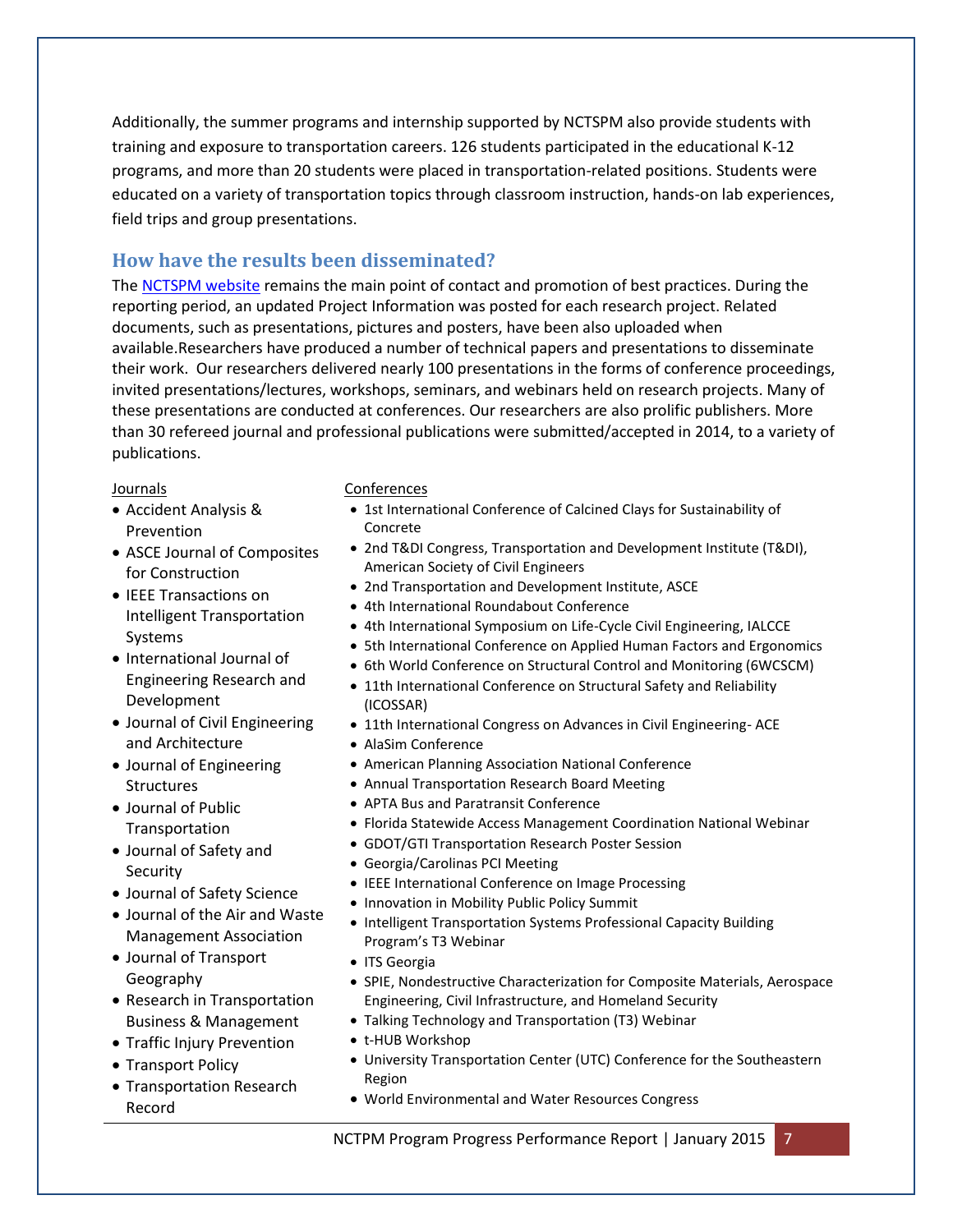# **What do you plan to do during the next reporting period to accomplish the goals?**

Research will continue on the active NCTSPM projects; the projects' project information forms provide detailed work plans. Final reports are expected for a number of projects.

There are a number of important initiatives planned for the first half of 2015 at UAB. The next round of the student internship program will be funded, providing undergraduate students paid internships at local transportation agencies. UAB is also organizing a technical session at the annual Alabama Highway Conference to present the results of NCTSPM research. Finally, UAB will continue planning for the regional UTC conference to be held in Birmingham in March 2015. Researchers from all universities will attend the TRB Annual Meeting and Southeast UTC Conference in Birmingham, AL.

Georgia Tech will host six seminars during the spring semester of 2015 under NCTSPM sponsorship.

# **Products**

The center's website, [http://nctspm.gatech.edu](http://nctspm.gatech.edu/) continues to be updated regularly with updates on research projects, educational initiatives, and news related to NCTSPM researchers.



In 2014, NCTSPM produced an [Annual Report,](http://nctspm.gatech.edu/content/2014-annual-report) which provided an overview of 2014 center activities, including research, education, and technology transfer. It was distributed to our university partners, the UTCs, state DOTs, the NCTSPM Board of Advisors, attendees at Georgia Tech's TRB reception and the 2015 Southeast UTC Conference.

Our researchers have produced a number of technical papers and presentations to disseminate their work. Our researchers delivered nearly 100 presentations in the forms of conference proceedings, invited presentations/lectures, workshops, seminars, and webinars held on research projects. Many of these presentations are conducted at conferences. Our researchers are also prolific publishers. More than 30 refereed journal and professional publications were submitted/accepted in 2014, to a variety of publications.

#### Journals

- Accident Analysis & Prevention
- ASCE Journal of Composites for Construction
- IEEE Transactions on

#### Conferences

- 1st International Conference of Calcined Clays for Sustainability of Concrete
- 2nd T&DI Congress, Transportation and Development Institute (T&DI), American Society of Civil Engineers
- 2nd Transportation and Development Institute, ASCE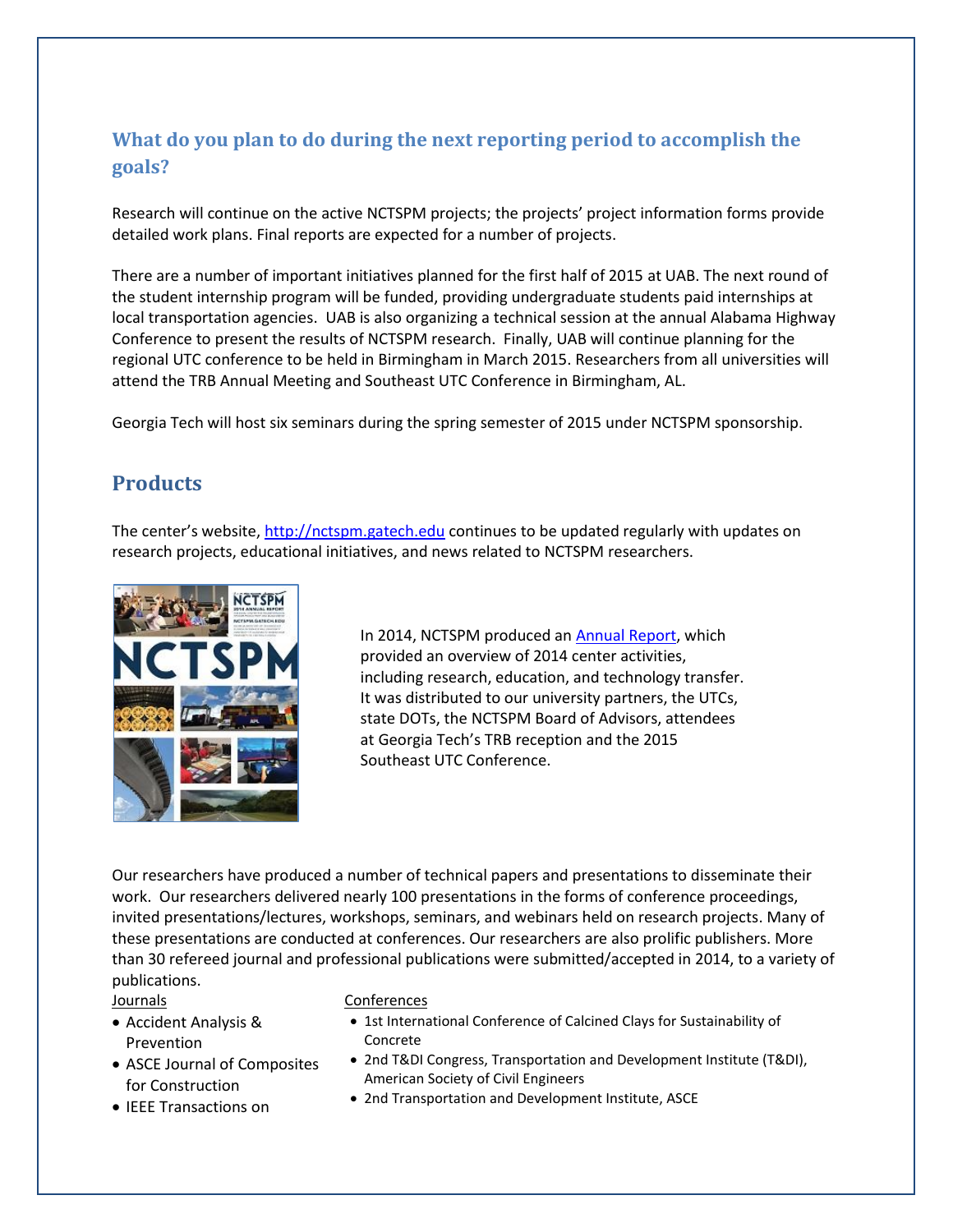Intelligent Transportation Systems

- International Journal of Engineering Research and Development
- Journal of Civil Engineering and Architecture
- Journal of Engineering **Structures**
- Journal of Public Transportation
- Journal of Safety and **Security**
- Journal of Safety Science
- Journal of the Air and Waste Management Association
- Journal of Transport Geography
- Research in Transportation Business & Management
- Traffic Injury Prevention
- Transport Policy
- Transportation Research Record
- 4th International Roundabout Conference
- 4th International Symposium on Life-Cycle Civil Engineering, IALCCE
- 5th International Conference on Applied Human Factors and Ergonomics
- 6th World Conference on Structural Control and Monitoring (6WCSCM)
- 11th International Conference on Structural Safety and Reliability (ICOSSAR)
- 11th International Congress on Advances in Civil Engineering- ACE
- AlaSim Conference
- American Planning Association National Conference
- Annual Transportation Research Board Meeting
- APTA Bus and Paratransit Conference
- Florida Statewide Access Management Coordination National Webinar
- GDOT/GTI Transportation Research Poster Session
- Georgia/Carolinas PCI Meeting
- IEEE International Conference on Image Processing
- Innovation in Mobility Public Policy Summit
- Intelligent Transportation Systems Professional Capacity Building Program's T3 Webinar
- ITS Georgia
- SPIE, Nondestructive Characterization for Composite Materials, Aerospace Engineering, Civil Infrastructure, and Homeland Security
- Talking Technology and Transportation (T3) Webinar
- t-HUB Workshop
- University Transportation Center (UTC) Conference for the Southeastern Region
- World Environmental and Water Resources Congress

# **Participants and Other Collaborating Organizations**

## **NCTPSM Participants at Georgia Institute of Technology**

The following individuals from Georgia Tech have worked on the NCTSPM at the programmatic level.

| Name                                             | Michael Hunter, Ph.D.                       |  |
|--------------------------------------------------|---------------------------------------------|--|
| Program/Project Role                             | <b>NCTSPM Director</b>                      |  |
| Number of hours worked during the reporting      | Approximately 312 hours                     |  |
| period                                           |                                             |  |
| Contribution to Program/Project                  | Responsible for oversight and governance of |  |
|                                                  | <b>NCTSPM</b>                               |  |
| <b>Funding Support</b>                           | UTC, GDOT                                   |  |
| Collaborated with individual in foreign country  | N/A                                         |  |
| Country(ies) of foreign collaborator             | N/A                                         |  |
| Travelled to foreign country                     | N/A                                         |  |
| If traveled to foreign country(ies), duration of | N/A                                         |  |
| stay                                             |                                             |  |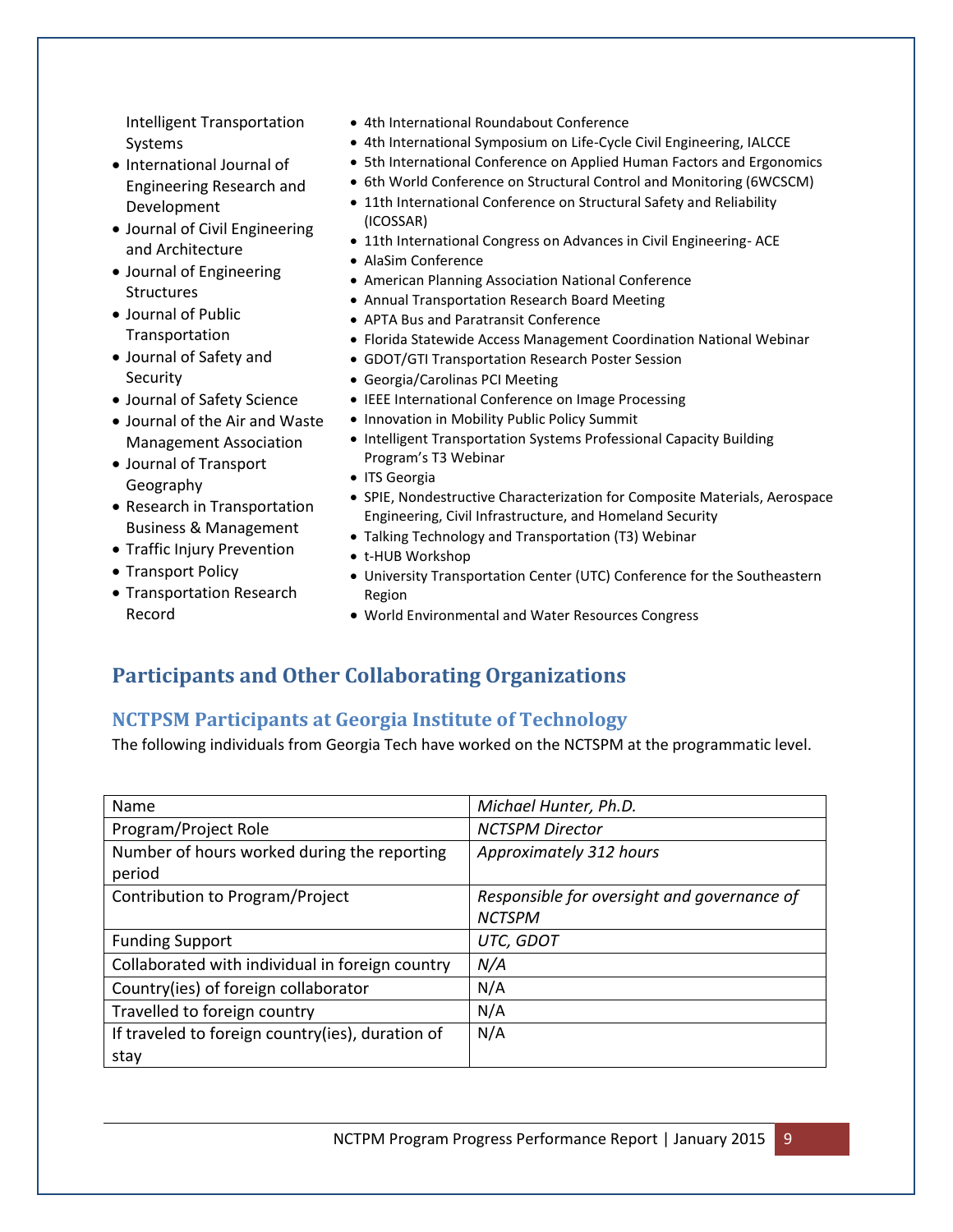| Name                                             | Catherine Ross, Ph.D.                        |
|--------------------------------------------------|----------------------------------------------|
| Program/Project Role                             | NCTSPM Deputy Director for Policy, Education |
|                                                  | and Workforce Development                    |
| Number of hours worked during the reporting      | Approximately 60 hrs.                        |
| period                                           |                                              |
| Contribution to Program/Project                  | Responsible for administrative oversight and |
|                                                  | faculty coordination; liaison to NCTSPM      |
|                                                  | researchers.                                 |
| <b>Funding Support</b>                           | UTC, GDOT                                    |
| Collaborated with individual in foreign country  | N/A                                          |
| Country(ies) of foreign collaborator             | N/A                                          |
| Travelled to foreign country                     | N/A                                          |
| If traveled to foreign country(ies), duration of | N/A                                          |
| stay                                             |                                              |

| Name                                             | Michael O. Rodgers, Ph.D.                      |  |
|--------------------------------------------------|------------------------------------------------|--|
| Program/Project Role                             | NCTSPM Deputy Director for Research and        |  |
|                                                  | <b>Technology Transfer</b>                     |  |
| Number of hours worked during the reporting      | Oversees subcontract reporting requirements    |  |
| period                                           | and research products and is responsible for   |  |
|                                                  | coordinating technology transfer activities of |  |
|                                                  | the center                                     |  |
| Contribution to Program/Project                  | Approximately 270 hours                        |  |
| <b>Funding Support</b>                           | UTC, GDOT                                      |  |
| Collaborated with individual in foreign country  | N/A                                            |  |
| Country(ies) of foreign collaborator             | N/A                                            |  |
| Travelled to foreign country                     | N/A                                            |  |
| If traveled to foreign country(ies), duration of | N/A                                            |  |
| stay                                             |                                                |  |

| Name                                             | Ms. Audrey F. Leous                    |
|--------------------------------------------------|----------------------------------------|
| Program/Project Role                             | Research Program Coordinator           |
| Number of hours worked during the reporting      | Approximately 800 hrs.                 |
| period                                           |                                        |
| Contribution to Program/Project                  | Provided administrative management and |
|                                                  | assistance to Center.                  |
| <b>Funding Support</b>                           | <b>UTC</b>                             |
| Collaborated with individual in foreign country  | N/A                                    |
| Country(ies) of foreign collaborator             | N/A                                    |
| Travelled to foreign country                     | N/A                                    |
| If traveled to foreign country(ies), duration of | N/A                                    |
| stay                                             |                                        |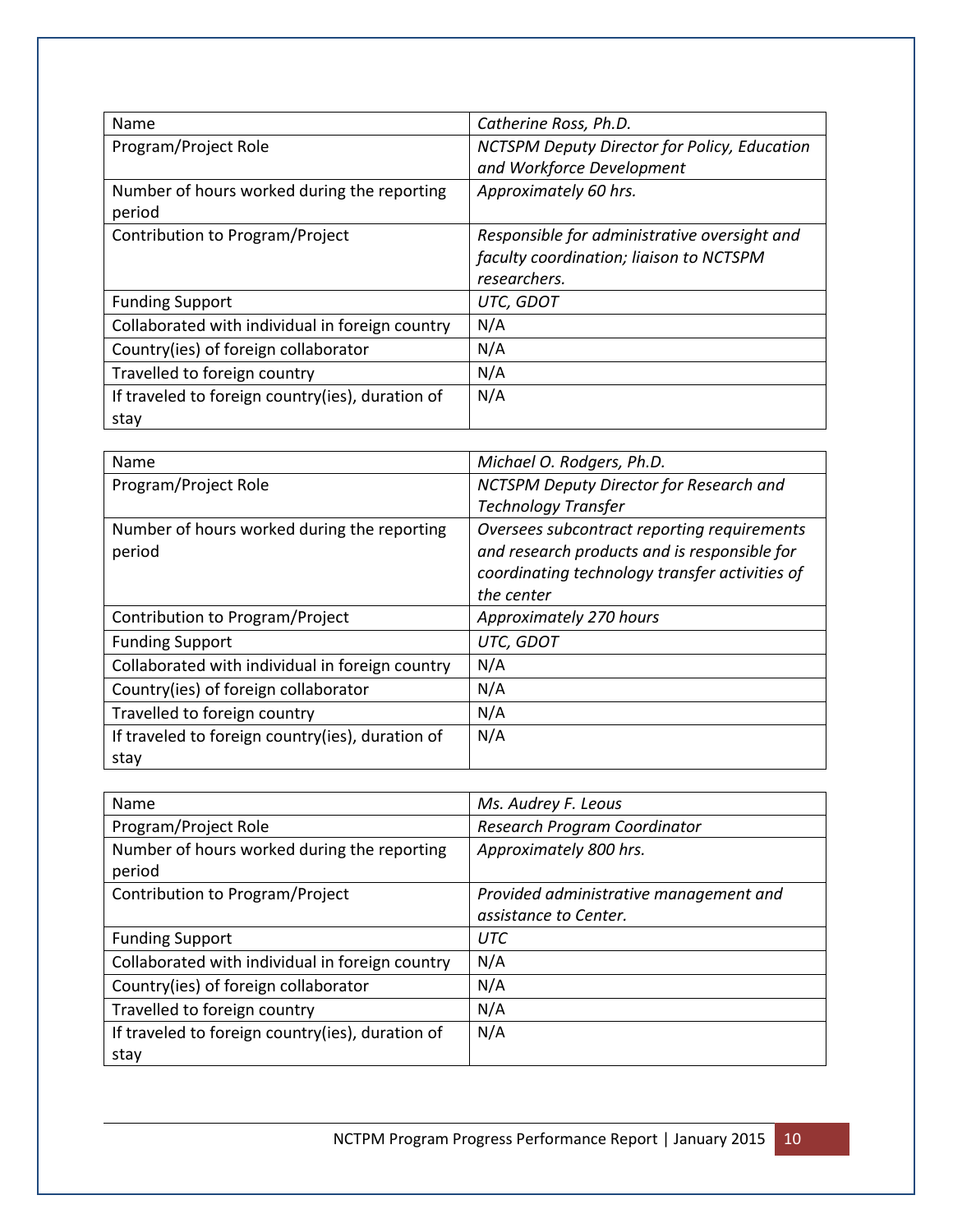| Name                                                  | Ms. Marjorie Jorgenson                      |
|-------------------------------------------------------|---------------------------------------------|
| Program/Project Role                                  | <b>Transportation Faculty Assistant</b>     |
| Number of hours worked during the reporting<br>period | Approximately 160 hrs.                      |
| Contribution to Program/Project                       | Provide assistance to Director and Research |
|                                                       | Coordinator for UTC management              |
| <b>Funding Support</b>                                | GT                                          |
| Collaborated with individual in foreign country       | N/A                                         |
| Country(ies) of foreign collaborator                  | N/A                                         |
| Travelled to foreign country                          | N/A                                         |
| If traveled to foreign country(ies), duration of      | N/A                                         |
| stay                                                  |                                             |

## **NCTSPM University Partner Representatives**

These individuals have served as liaisons between NCTSPM and their institutions to organize joint efforts related to research, education, technology transfer, and workforce development. These met with the NCTSPM Director and Deputy Director, via teleconference, in an initial kick-off meeting in order to establish governing parameters for the management and coordination of the center's research and activities. They also coordinated submissions of proposals and cost sharing from their respective institutions and were members of the proposal selection committee. Subsequently, these individuals served to facilitate the subcontracting process within their institutions.

### **University of Alabama, Birmingham**

Fouad H. Fouad, Professor and Chair, Department of Civil Construction and Environmental Engineering Email: [ffouad@uab.edu](mailto:ffouad@uab.edu)

| Name                                             | Fouad H. Fouad, Ph.D.                     |
|--------------------------------------------------|-------------------------------------------|
| Program/Project Role                             | <b>NCTSPM Partner</b>                     |
|                                                  | Representative/University of Alabama,     |
|                                                  | Birmingham                                |
| Number of hours worked during the reporting      | Approximately 15 hours                    |
| period                                           |                                           |
| Contribution to Program/Project                  | Liaison between UTC and the University of |
|                                                  | Alabama, Birmingham                       |
| <b>Funding Support</b>                           | UTC, ADOT, UAB                            |
| Collaborated with individual in foreign country  | N/A                                       |
| Country(ies) of foreign collaborator             | N/A                                       |
| Travelled to foreign country                     | N/A                                       |
| If traveled to foreign country(ies), duration of | N/A                                       |
| stav                                             |                                           |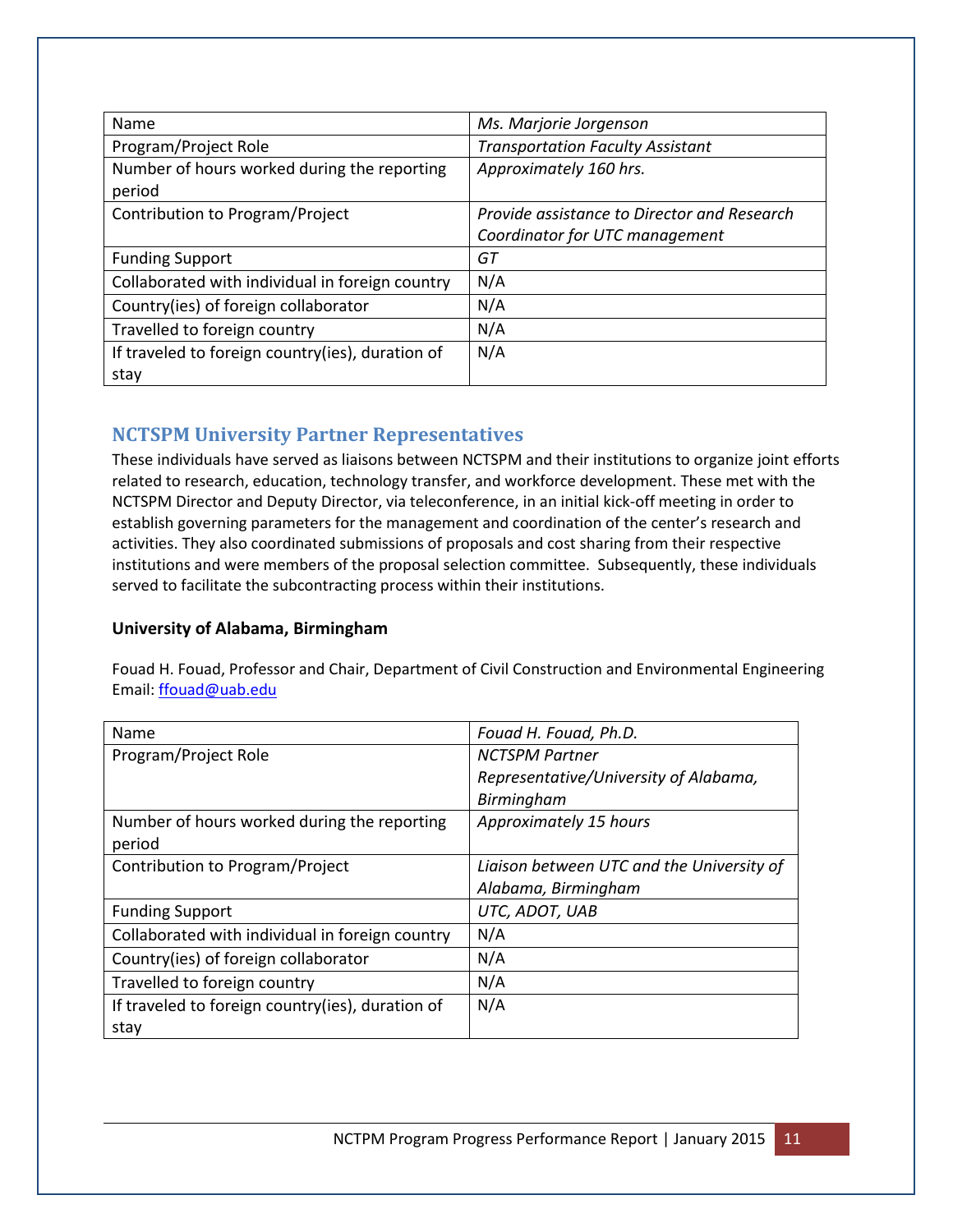## **Florida International University**

Dr. Albert Gan, Email: [gana@fiu.edu](mailto:gana@fiu.edu)

| Name                                             | Albert Gan, Ph.D.                          |  |
|--------------------------------------------------|--------------------------------------------|--|
| Program/Project Role                             | NCTSPM Partner Representative/Florida      |  |
|                                                  | <b>International University</b>            |  |
| Number of hours worked during the reporting      | 200 hours on (1) development,              |  |
| period                                           | coordination, administration, and teaching |  |
|                                                  | of a two-week Summer Transportation        |  |
|                                                  | Camp; (2) recruitment and administration   |  |
|                                                  | of student internship program.             |  |
| Contribution to Program/Project                  | Liaison between UTC and Florida            |  |
|                                                  | <b>International University</b>            |  |
| <b>Funding Support</b>                           | UTC, FDOT, FIU                             |  |
| Collaborated with individual in foreign country  | N/A                                        |  |
| Country(ies) of foreign collaborator             | N/A                                        |  |
| Travelled to foreign country                     | N/A                                        |  |
| If traveled to foreign country(ies), duration of | N/A                                        |  |
| stay                                             |                                            |  |

#### **University of Central Florida**

Dr. Essam Radwan, Executive Director, Center for Advanced Transportation Systems Simulation Email: [Ahmed.Radwan@ucf.edu](mailto:Ahmed.Radwan@ucf.edu)

| Name                                             | Essam Radwan, Ph.D.                            |
|--------------------------------------------------|------------------------------------------------|
| Program/Project Role                             | NCTSPM Partner Representative/University of    |
|                                                  | Central Florida                                |
| Number of hours worked during the reporting      | Completed approximately 100 hours in           |
| period                                           | activities related to research, education, and |
|                                                  | administration activities.                     |
| Contribution to Program/Project                  | Liaison between UTC and the University of      |
|                                                  | Central Florida                                |
| <b>Funding Support</b>                           | UTC, FDOT, UCF                                 |
| Collaborated with individual in foreign country  | N/A                                            |
| Country(ies) of foreign collaborator             | N/A                                            |
| Travelled to foreign country                     | N/A                                            |
| If traveled to foreign country(ies), duration of | N/A                                            |
| stay                                             |                                                |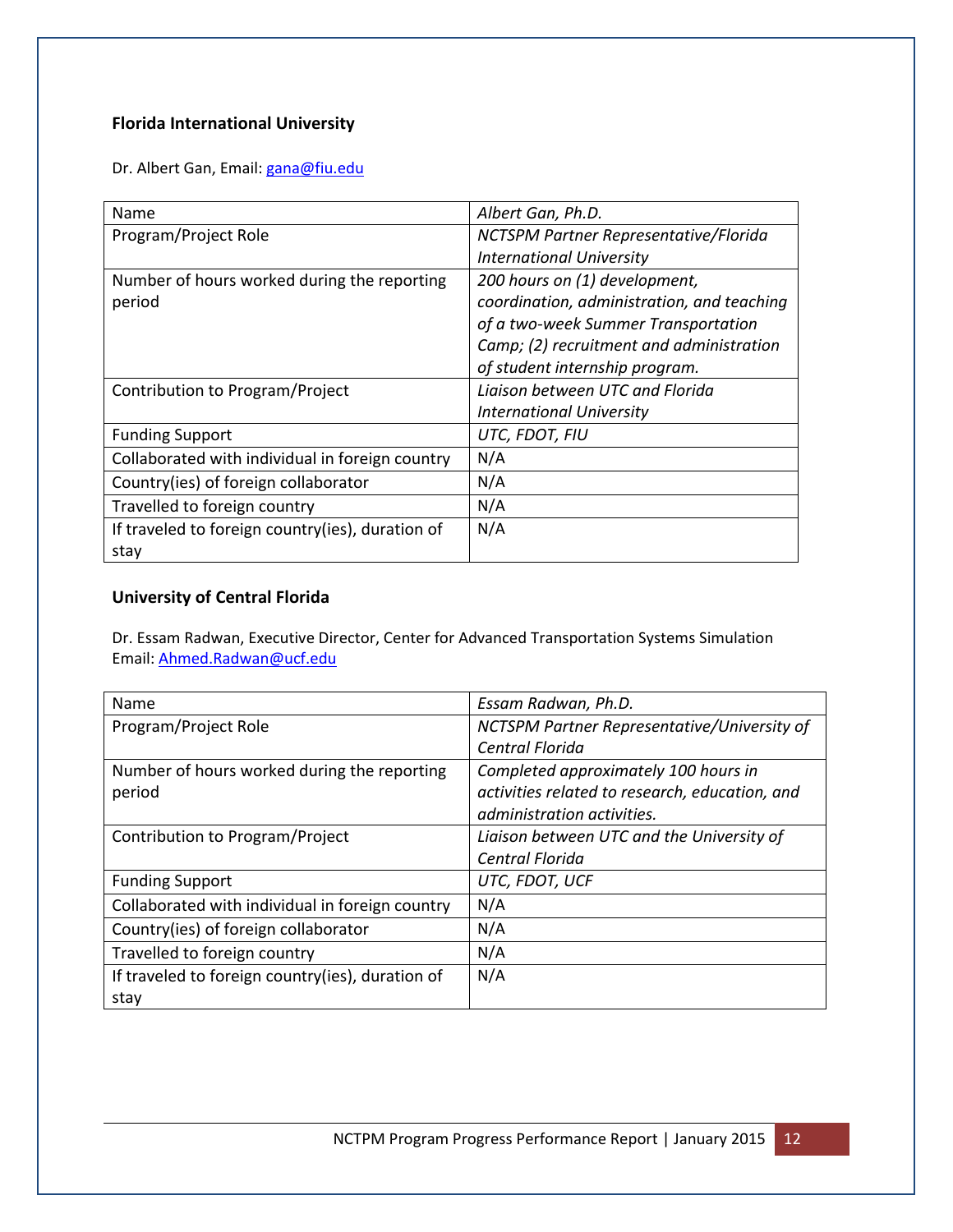# **Advisory Board and Other Collaborators**

#### **The following are members of the NCTSPM Advisory Board:**

Tread Davis – Lawyer and Board Member, Atlanta Regional Commission (Chair) James Balloun – Financial Investor and Former CEO (Past Chair) Harry L. Anderson - Senior Vice President, Global Business and Technology Services, The Coca-Cola Company Harold Barley – Executive Director, MetroPlan Orlando Mark Bartlett – FHWA Division Administrator, Alabama Jeffrey W. Brown – Alabama DOT Bureau Chief, Research and Development Russell McMurry – GDOT Commissioner Bill Johnson – Director, Port of Miami Michelle Livingstone – Vice President for Supply Chain Distribution, The Home Depot Todd Long – GDOT Deputy Commissioner Wick Moorman – CEO, Norfolk Southern Railway George Overstreet – Executive Board Member of the Alabama Trucking Association, Vice President of Operations G. P. "Bud" Peterson – President, Georgia Tech, Ex Officio Daniel L. Rodgers – President, Dunn Investment Company Randy Stashick – Global Vice President of Engineering, UPS Yvette Taylor – Regional Administrator, FTA Dave Williams – Vice President of Infrastructure and Government Affairs, Metro Atlanta Chamber of Commerce

#### **Other Partnering Organizations:**

Georgia Department of Transportation (GDOT) Florida Department of Transportation (FDOT) Alabama Department of Transportation (ADOT)

#### **Other Collaborators:**

Morehead State University Saint Louis University Georgia State University Georgia Southern University Southern Polytechnic State University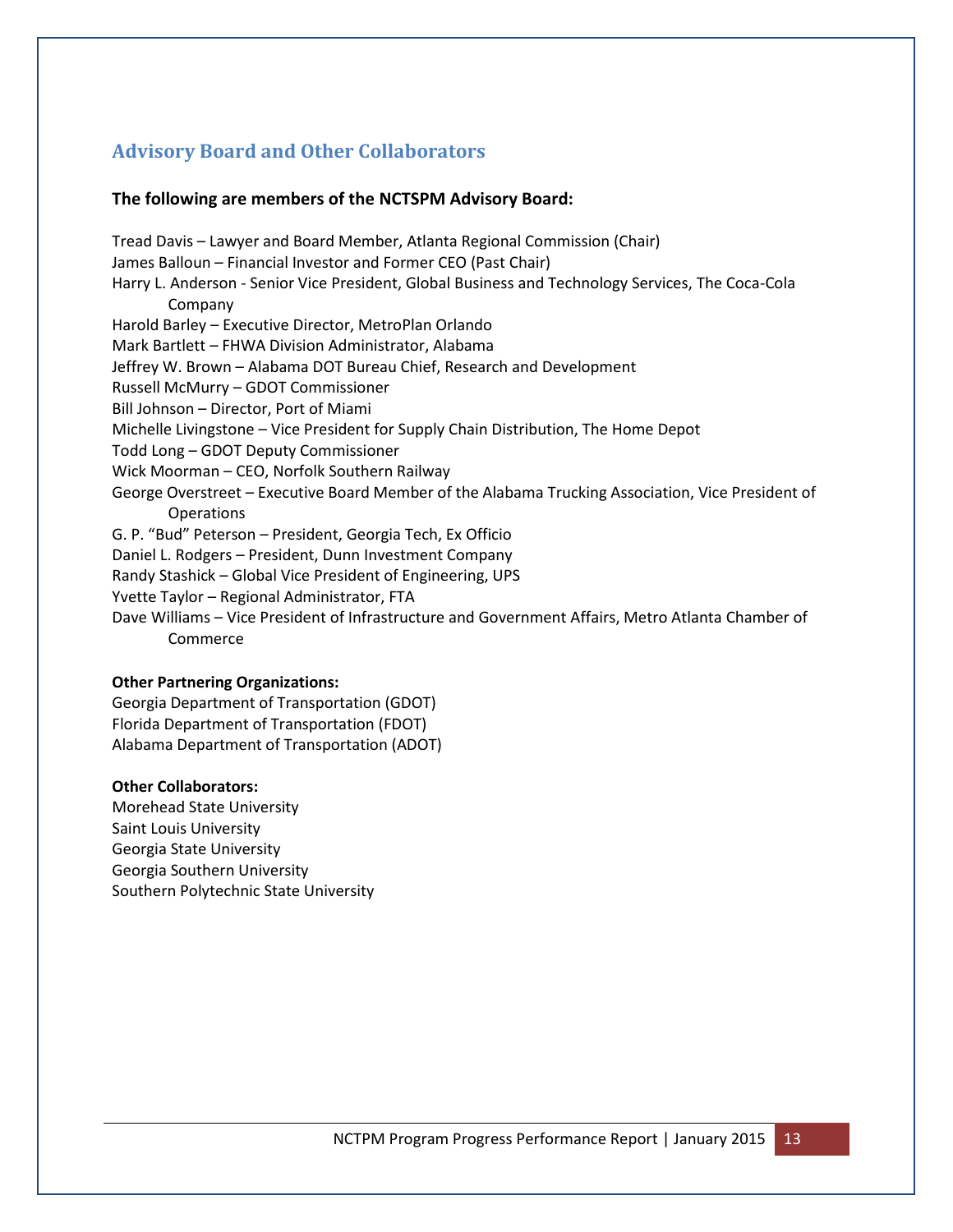## **Impact**

# **What is the impact on the development of the principal discipline(s) of the program?**

Our research is producing results that contribute to the body of knowledge regarding transportation safety, economic competitiveness, and state of good repair. Research results are disseminated through publications and presentations, with the potential to impact transportation practitioners well beyond the southeast region.

Our researchers also collaborate with state DOTs, regional planning commissions, and other transportation agencies, informing work that is being done at these agencies. For example, the research team investigating "Bringing Freight Components into Statewide and Regional Travel Demand Forecasting" are working with several regional planning commissions, which may improve their in-house modeling. Likewise, many of our researchers are collaborating with their state DOTs, which may enhance DOT work. For instance, researchers at FIU are working closely with FDOT to develop a tool to enable DOT district offices to easily utilize the Highway Safety Manual. Researchers are also conducting research to help their DOT's evaluate and maintain the health of vital infrastructure, such as bridges, signage and pavement. These studies may help eliminate the types of structural failures that DOTs have experienced in the past. NCTSPM partner institutions are becoming recognized as leaders in the use of advanced materials for repair and retrofit of nation's infrastructure.

### **What is the impact on other disciplines?**

The interdisciplinary nature of NCTSPM's work impacts disciplines beyond transportation engineering. Our work spans public policy, public health, and economics. For instance, several projects focus on freight movement; these studies not only inform the discipline of transportation engineering, but also the disciplines of supply chain management and regional economics. "Optimizing EMS Through The Use of Intelligent Transportation Systems (ITS) Technologies" impacts the discipline of health; "Reducing Service Interruptions in Linear Infrastructure Systems (Transportation and Water/Sewer) by Synchronizing Schedules for Selected Maintenance Activities" deals with environmental engineering. These researchers are publishing in non-transportation-centered publications and presenting at nontransportation-focused conferences. The UTC funding is a critical part of producing this multidisciplinary work.

# **What is the impact on the development of transportation workforce development?**

NCTSPM places a heavy emphasis on workforce development. Each partner university engages in a variety of activities to support this work.

In 2014, 120 students were involved in our research projects, providing them with valuable experience in transportation research. More than 50 of these students received funding to conduct research in areas related to the NCTSPM goals, and 16 of those students received graduate degrees.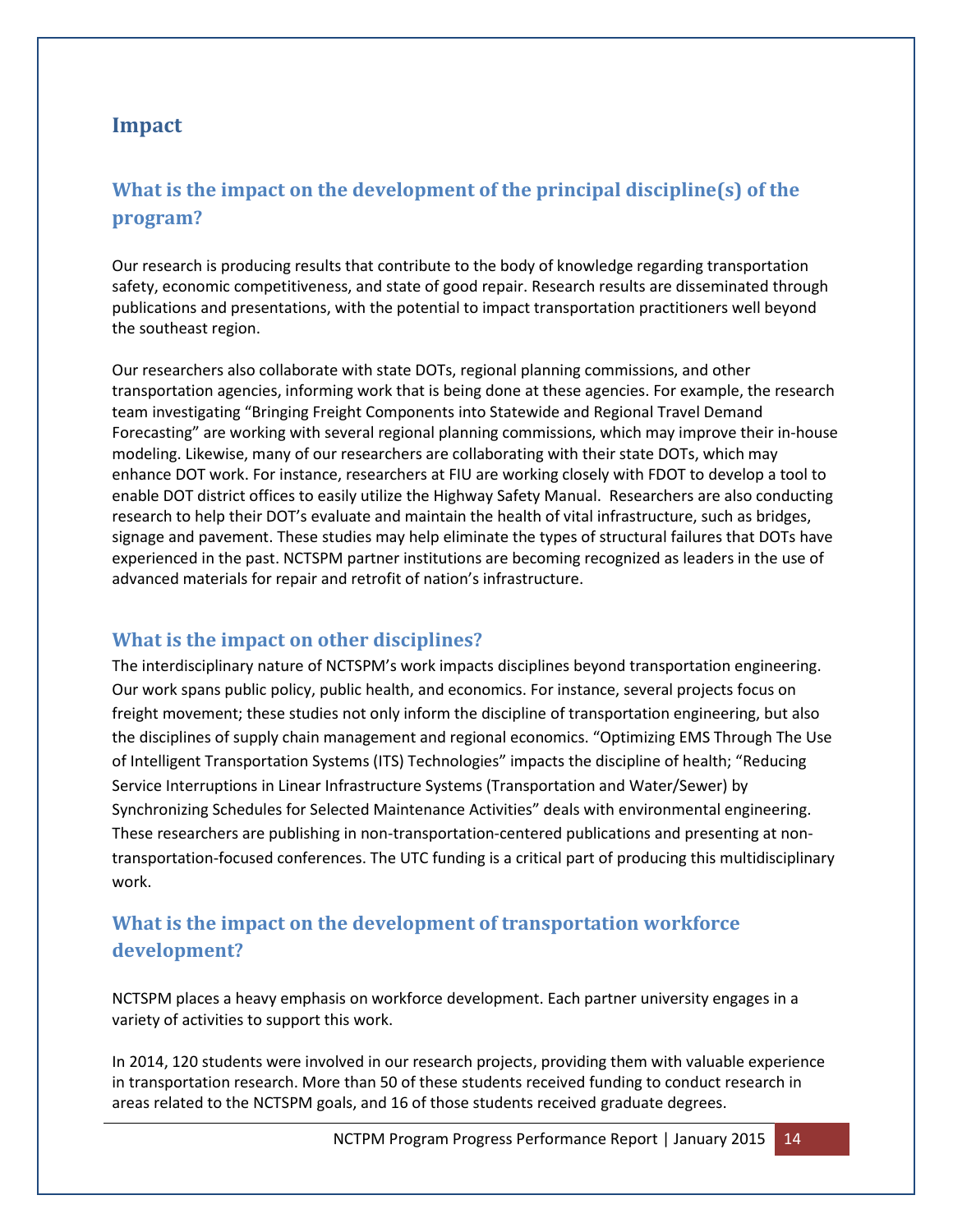Other workforce development-related metrics include:

| Number of UTC-supported graduate students                                      | 79   |
|--------------------------------------------------------------------------------|------|
| Number of UTC-supported graduate degrees awarded                               | 16   |
| Number of graduate students placed in transportation-related positions         | 21   |
| Number of students provided with internships                                   |      |
| Students participating in K-12 initiatives                                     | 126  |
| Student awards and honors                                                      | 18   |
| Number and participation in transportation professional seminars and workshops | 1169 |

# **What is the impact on physical, institutional and information resources at the university or other partner institutions?**

Nothing new to report.

## **What is the impact on technology transfer?**

Technology transfer is an important component to our program. Many of our research projects have a focus on being applied, so that transportation agencies can readily apply them to their own work.

The main vehicle for technology transfer is presentations delivered by our researchers. In 2014, our researchers delivered nearly 100 presentations in the forms of conference proceedings, invited presentations/lectures, workshops, seminars, and webinars held on research projects.

Many of these presentations are conducted at conferences. In 2014, our researchers presented at the following:

- 1st International Conference of Calcined Clays for Sustainability of Concrete
- 2nd T&DI Congress, Transportation and Development Institute (T&DI), American Society of Civil Engineers
- 2nd Transportation and Development Institute, ASCE
- 4th International Roundabout Conference
- 4th International Symposium on Life-Cycle Civil Engineering, IALCCE
- 5th International Conference on Applied Human Factors and Ergonomics
- 6th World Conference on Structural Control and Monitoring (6WCSCM)
- 11th International Conference on Structural Safety and Reliability (ICOSSAR)
- 11th International Congress on Advances in Civil Engineering-ACE
- AlaSim Conference
- American Planning Association National Conference
- Annual Transportation Research Board Meeting
- APTA Bus and Paratransit Conference
- Florida Statewide Access Management Coordination National Webinar
- GDOT/GTI Transportation Research Poster Session
- Georgia/Carolinas PCI Meeting
- IEEE International Conference on Image Processing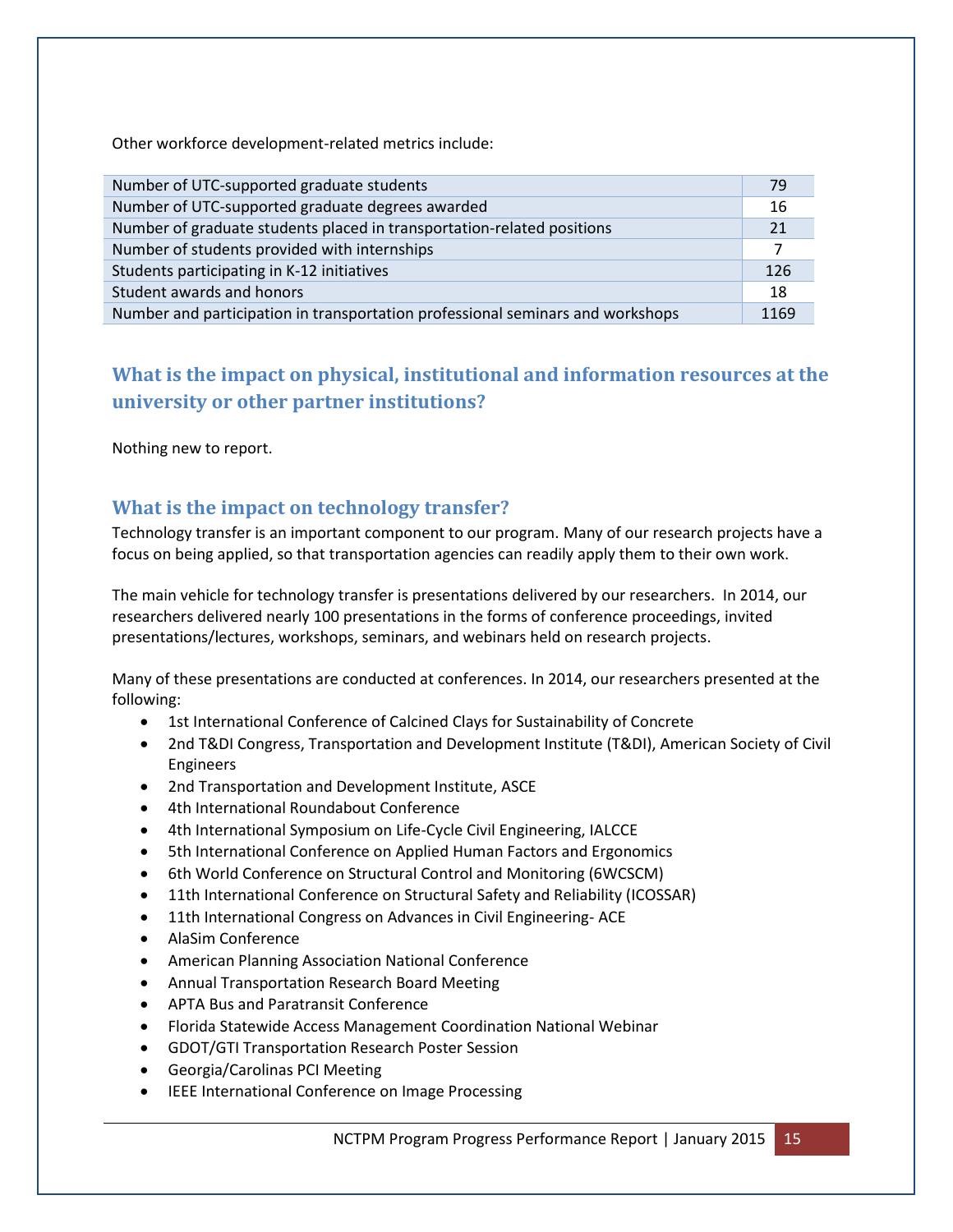- Innovation in Mobility Public Policy Summit
- Intelligent Transportation Systems Professional Capacity Building Program's T3 Webinar
- ITS Georgia
- SPIE, Nondestructive Characterization for Composite Materials, Aerospace Engineering, Civil Infrastructure, and Homeland Security
- Talking Technology and Transportation (T3) Webinar
- t-HUB Workshop
- University Transportation Center (UTC) Conference for the Southeastern Region
- World Environmental and Water Resources Congress

Our researchers are also prolific publishers. More than 30 refereed journal and professional publications were submitted/accepted in 2014, to a variety of publications, including:

- Accident Analysis & Prevention
- ASCE Journal of Composites for Construction
- **IEEE Transactions on Intelligent Transportation Systems**
- International Journal of Engineering Research and Development
- Journal of Civil Engineering and Architecture
- Journal of Engineering Structures
- Journal of Public Transportation
- Journal of Safety and Security
- Journal of Safety Science
- Journal of the Air and Waste Management Association
- Journal of Transport Geography
- Research in Transportation Business & Management
- **•** Traffic Injury Prevention
- Transport Policy
- **•** Transportation Research Record

A Georgia Tech researcher delivered a training session to transportation practitioners. "Managing Pavement Assets Cost-Effectively Using COPACES-CC" was delivered at the Georgia DOT training center, through GDOT's Local Technical Assistance Program (LTAP). This training was for employees of local governments to learn how to use a tool to help local governments maximize the performance of their paved assets and save money. Georgia Tech also organized a research poster session held at the Georgia Department of Transportation including results from many NCTSPM match projects.

Another researcher has been working with practitioners at the Miami-Dade Water and Sewer Department (MDWASD) to disseminate the results of her research project "Reducing Service Interruptions in Linear Infrastructure Systems (Transportation and Water/Sewer) by Synchronizing Schedules for Selected Maintenance Activities" and is now serving on the selection committee for an RFP they solicited for developing a strategic maintenance program.

In the reporting period, UAB worked on planning the 2015 Regional UTC Conference for the Southeast Region, which they will host in Birmingham in March 2015. The conference planning has been a collaboration between UAB and Mississippi State University. NCTSPM faculty and graduate students will present their NCTSPM research and findings.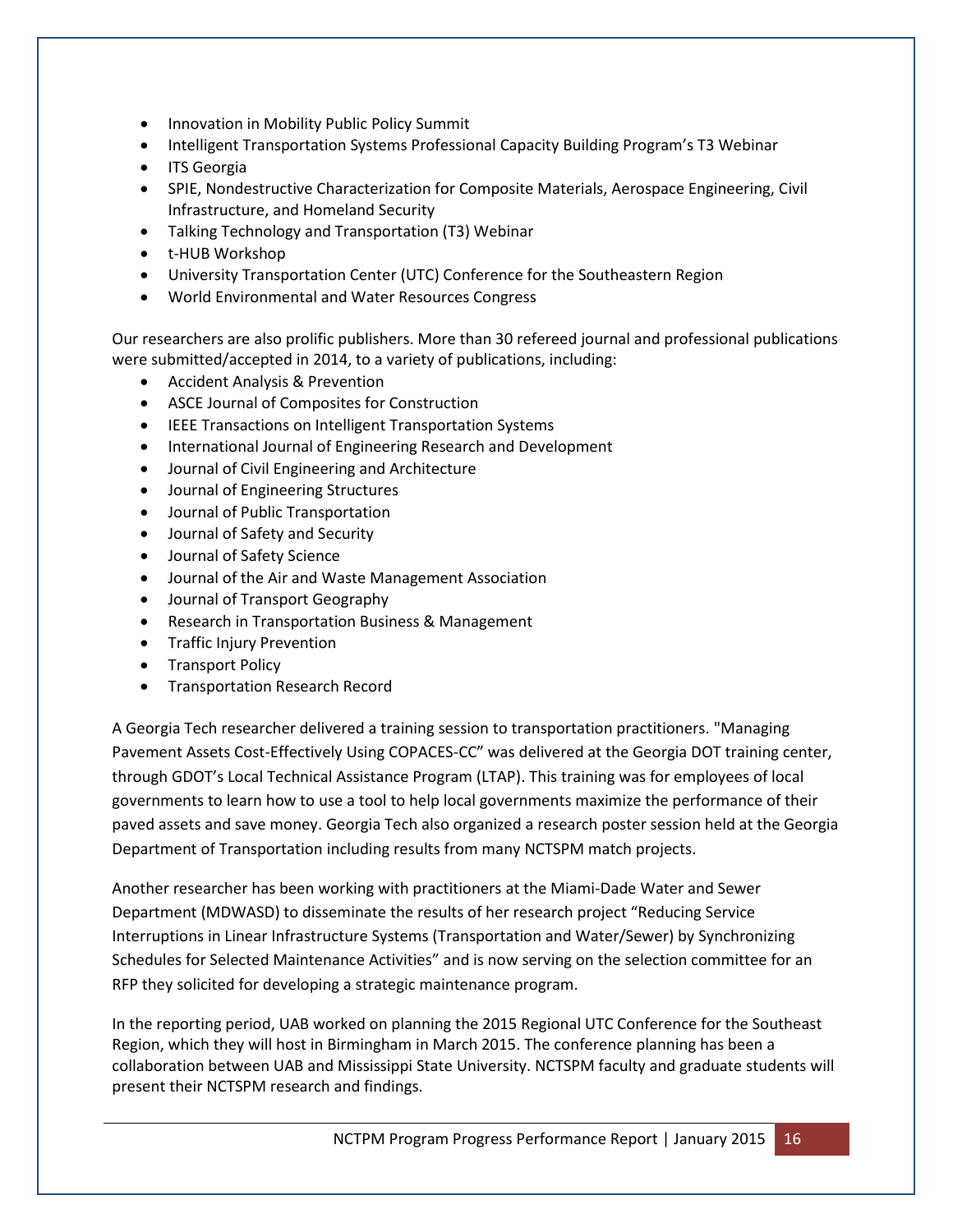## **What is the impact on society beyond science and technology?**

We expect several projects will have impacts beyond the science/engineering professions.

"Bringing Freight Components into Statewide and Regional Travel Demand Forecasting" has already demonstrated improvements over traditional freight models and we will continue to pursue implementation of the tour-based model in Birmingham. This could lead to better freight facilities for private carriers. Goods movement will also be impacted by the results of "Automated Data Collection for Origin/Destination Studies of Freight Movement," as it has the potential to reduce the cost of transporting goods.

"Impact and Feasibility Study of Solutions for Doubling Heavy Vehicles" will, in the end, impact the trucking and commercial freight industries.

"Digital Advertising Billboards and Driver Distraction" may ultimately have impacts to both State DOT's as well as the advertising industry.

# **Changes/Problems**

#### **Changes in approach and reasons for change:** *Nothing to Report*

The project "Automated Data Collection for Origin/Destination Studies of Freight Movement" experienced an unexpected increase in costs for installation of system due to impossibility of forecasting correct costs prior to project start. The project "A Comprehensive Investigation of Visibility Problems on Highways" experienced a delay due to the delay in obtaining the MiniSim driving simulator.

**Changes that have a significant impact on expenditures:** *Nothing to Report*

**Significant changes in use or care of human subjects, vertebrate animals and/or biohazards:**  *Nothing to Report*

**Change of primary performance site location from that originally proposed:** *Nothing to Report*

# **Special Reporting Requirements**

### **Specific Requirements**

**Website:** Created and operational in 2013; continues to be updated regularly as new information becomes available

**Directory of Key Personnel:** Information available on the program website and updated as needed

**Financial and Annual Share Reports:** The SF425 requirements will be met by separate report.

**FFATA Subaward and Executive Compensation Report:** Will be met by separate submission

**Research Project Descriptions:** Available on program website. The projects selected and funded by the center are provided below.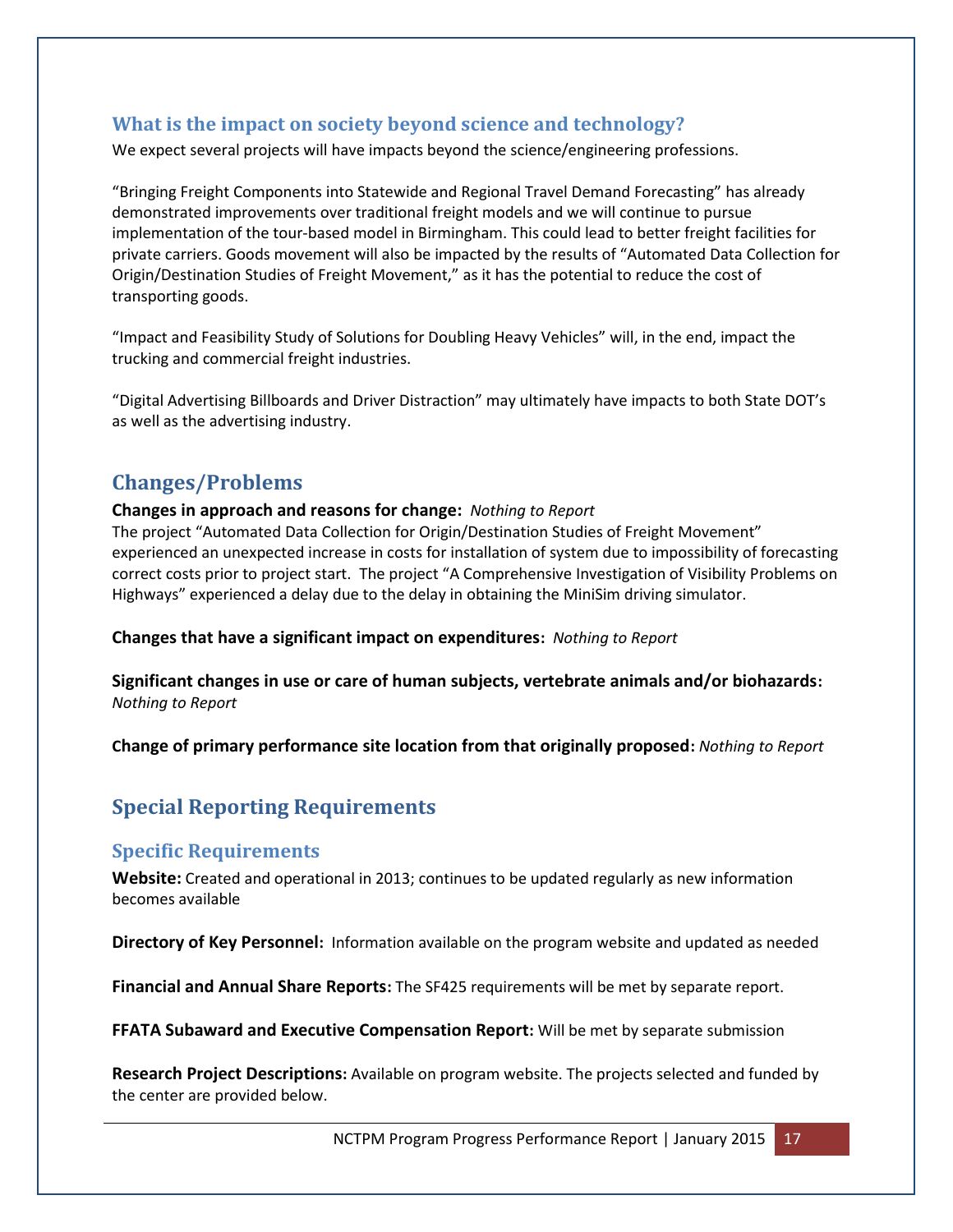# **Projects Selected for Funding by NCTSPM**

| <b>Project Title</b>                                                                                                                                                               | Lead<br>Uniy | Principal<br>Investigator |
|------------------------------------------------------------------------------------------------------------------------------------------------------------------------------------|--------------|---------------------------|
| Integrating Safety in Developing a Variable Speed Limit System                                                                                                                     | <b>UCF</b>   | Mohamed Abdel-Aty         |
| Reducing Service Interruptions in Linear Infrastructure Systems (Transportation<br>and Water/Sewer) by Synchronizing Schedules for Selected Maintenance<br>Activities              | <b>FIU</b>   | <b>Berrin Tansel</b>      |
| Performance Measurements of Transportation Systems based on Fine-Grained<br>Data Collected by AVI and AVL Systems                                                                  | <b>FIU</b>   | Mohammed Hadi             |
| Full-Scale Wall of Wind Testing of Variable Message Signs (VMS) Structures to<br>Develop Drag Coefficients for AASHTO Supports Specifications                                      | <b>FIU</b>   | Arindam Chowdhury         |
| Information Services in Social Networked Transportation                                                                                                                            | GT           | Hans Klein                |
| Traffic Management Centers: Challenges, Best Practices, and Future Plans                                                                                                           | <b>FIU</b>   | Xia Jin                   |
| Digital Advertising Billboards and Driver Distraction                                                                                                                              | <b>UAB</b>   | Virginia Sisiopiku        |
| Impact and Feasibility Study of Solutions for Doubling Heavy Vehicles                                                                                                              | <b>UAB</b>   | Nasim Uddin               |
| Optimizing EMS Through The Use of Intelligent Transportation Systems (ITS)<br>Technologies                                                                                         | <b>UAB</b>   | Andrew Sullivan           |
| Efficient Utilization of the Existing Its System and the Viability of a Proactive<br>Traffic Management System for the Orlando-Orange County Expressway<br><b>Authority System</b> | <b>UCF</b>   | Mohamed Abdel-Aty         |
| Development of a Prototype Evidence-Based Database and Planning Tool:<br>Applying Performance Management Principles in Asset Management<br>Program Development                     | GT           | Adjo Amekudzi             |
| Bringing Freight Components into Statewide and Regional Travel Demand<br>Forecasting                                                                                               | GT           | David Lee                 |
| Development of Risk Management Strategies for State DOTs to Effectively Deal<br>with Volatile Prices of Transportation Construction Materials                                      | GT           | Baabak Ashuri             |
| Freight Movement and Economic Competitiveness from the<br><b>Megaregion Perspective</b>                                                                                            | GT           | <b>Catherine Ross</b>     |
| Economic Development and Workforce Impacts of State DOT Expenditures                                                                                                               | GT           | Danny Boston              |
| Factors Influencing Visual Search in Complex Driving Environments                                                                                                                  | GT           | Mike Hunter               |
| Next-Generation Wireless Bridge Weigh-in-Motion (WIM) System Incorporated<br>with Nondestructive Evaluation (NDE) Capability for Transportation<br>Infrastructure Safety           | GT           | Yang Wang                 |
| Micro-Dynamics of Business Location and Growth and its Effects on the<br>Transportation Network and Congestion in Georgia and the Southeast Region                                 | GT           | Frank Southworth          |
| Automated Data Collection for Origin/Destination Studies of Freight Movement                                                                                                       | <b>UCF</b>   | Amr A. Oloufa             |
| Enhanced Role of Activity Center Transportation Organizations in Regional<br>Mobility                                                                                              | GT           | Angshuman Guin            |
| Georgia SPLOST Database and Clearinghouse for Transportation Finance                                                                                                               | GT           | <b>Catherine Ross</b>     |
| GRTA/GDOT Real-Time Tracking and Choice Data                                                                                                                                       | GT           | <b>Randall Guensler</b>   |
| Evaluation of Signage Alternatives for Express Lane Facilities                                                                                                                     | <b>FIU</b>   | Albert Gan                |
| Innovative Modular High Performance Lightweight Decks for Accelerated<br><b>Bridge Construction</b>                                                                                | <b>FIU</b>   | Amir Mirmiran             |
| Field Validation of a Drive-By Bridge Inspection System with Wireless BWIM +<br><b>NDE Devices</b>                                                                                 | GT           | Yang Wang                 |
| Development of a Web-based Decision Making Tool for the Highway Safety<br>Manual Implementation                                                                                    | <b>FIU</b>   | Priyanka Alluri           |